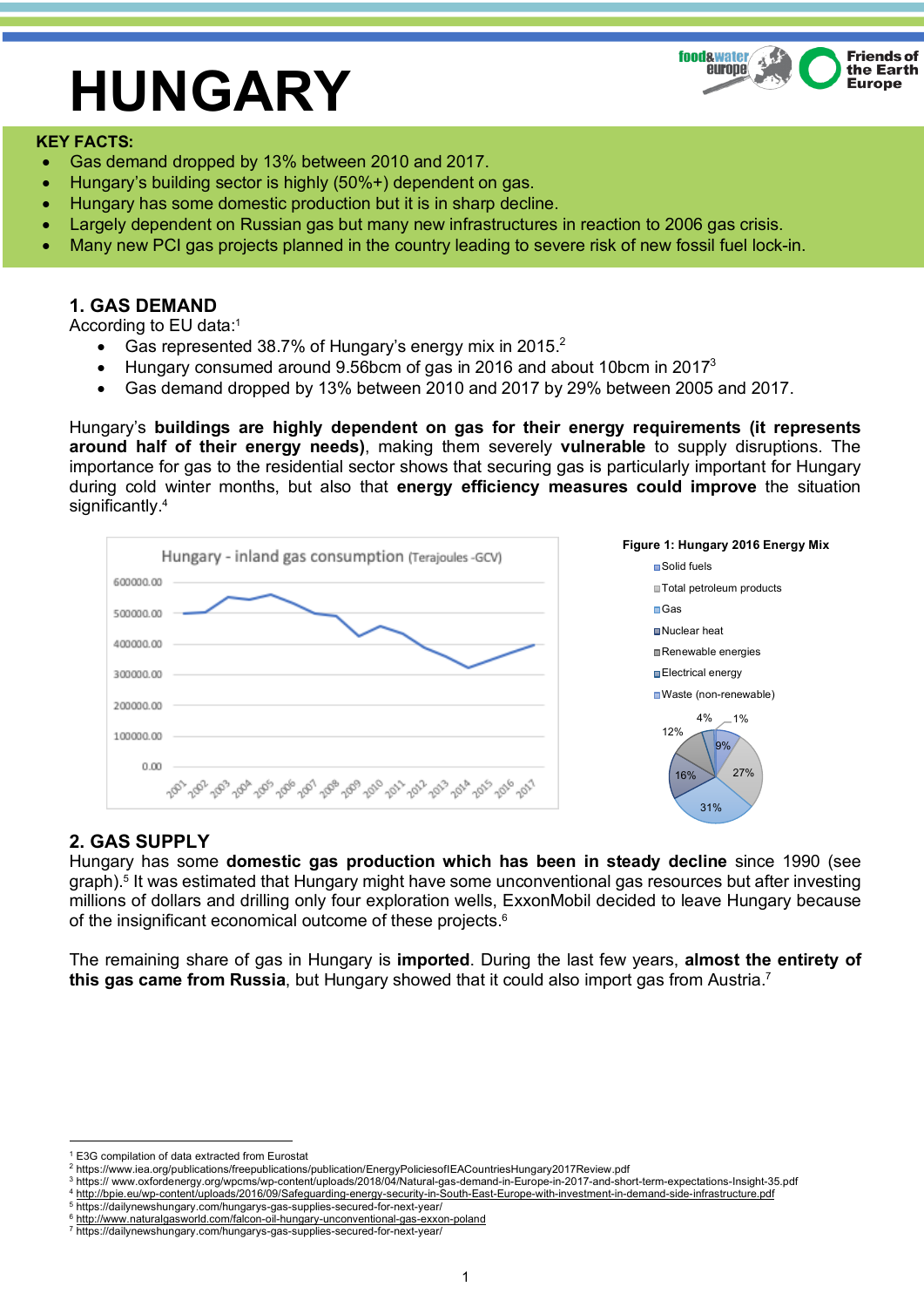

**Hungary - Gas suppliers (in TJ GCV)**

**Hungary gas consumption vs primary Production** 



## **3. GAS INFRASTRUCTURE**

With a 5,873km long gas transmission network, Hungary is an important **transit country for Russian gas** to south-eastern Europe. In 2020, Hungary's gas supply agreement with Russia will run out and it remains to be seen which accord the two countries will reach.<sup>8</sup> Hungary does not seem to want to stop collaboration with Russia; the Hungarian government is, in fact, working with Gazprom to further increase exchanges with Russia via the construction of Turkstream, a new 15bcm Russian pipeline reaching Europe via the Black Sea.<sup>9</sup> The US however, made clear that they would rather Hungary to import (US) LNG through the planned Krk LNG terminal in Croatia than support Turkstream which they criticize.10

2016

The country imports most of its gas from Russia via Ukraine at Beregdaróc (20.5bcm/y), and via Austria at Mosonmagyaróvár (4.4bcm/y). However, in reaction to the 2006 Ukraine gas interruption, Hungary has recently heavily developed its gas transmission network:

- June 2011: construction of a 6.9bcm/year capacity pipeline between Hungary and Croatia
- April 2013: Hungary completed the reverse flow portion of a pipeline to the Ukraine (with a capacity of 6.1bcm/year)
- February 2014: marked the first stage of a bi-directional pipeline between Hungary & Romania (0.1bcm/y)
- July 2015: new bidirectional pipeline connecting Slovakia and Hungary (4.5bcm/y SK $\rightarrow$ HU and 1.8bcm/y  $HU \rightarrow SK$ ).<sup>11</sup>

Moreover, the high and inflexible residential sector gas demand makes gas storage important for Hungary. The country has **5 storage facilities with a capacity of 6.3bcm** (and a 79.6mcm/day of withdrawal capacity). <sup>12</sup> After the 2006 Ukraine gas interruption, the Hungarian government passed a Safety Stockpiling of Natural Gas Act leading to the construction of a strategic underground gas storage facility of 1.2bcm. <sup>13</sup>

However, despite these important recent investments allowing Hungary to diversify its gas supplies, to improve its energy security and to become an important gas hub (and a significant gas supplier to Ukraine), Hungary is still likely to receive further support to build even more gas infrastructure (with PCI status), creating a real risk of a new carbon lock-in at a time when efforts and limited financial capacity should be going to renewable energies and energy efficiency:

1

<sup>8</sup> https://bbj.hu/business/gas-imports-a-matter-of-choices-or-not\_166606

<sup>9</sup> https://www.reuters.com/article/us-russia-hungary-gas-idUSKBN19Q1YE; Caspian News, Russia May Expand TurkStream Gas Pipeline To Hungary, 22/09/18, https://caspiannews.com/news-detail/russia-may-expand-turkstream-gas-pipeline-to-hungary-2018-9-20-50/; Kommersant, Gazprom made pipe selection, 22/11/2018, https://www.kommersant.ru/doc/3806415

<sup>10</sup> https://bbj.hu/business/gas-imports-a-matter-of-choices-or-not\_166606

<sup>11</sup> http://energypost.eu/quiet-revolution-central-eastern-european-gas-market/ & http://www.entsog.eu/maps/transmission-capacity-map/2016

<sup>12</sup> https://fgsz.hu/en-gb/Documents/41/A%20magyar%20f%C3%B6ldg%C3%A1zrendszer%202015.%20%C3%A9vi%20adatai.pdf

<sup>13</sup> https://www.iea.org/media/freepublications/security/EnergySupplySecurity2014\_Hungary.pdf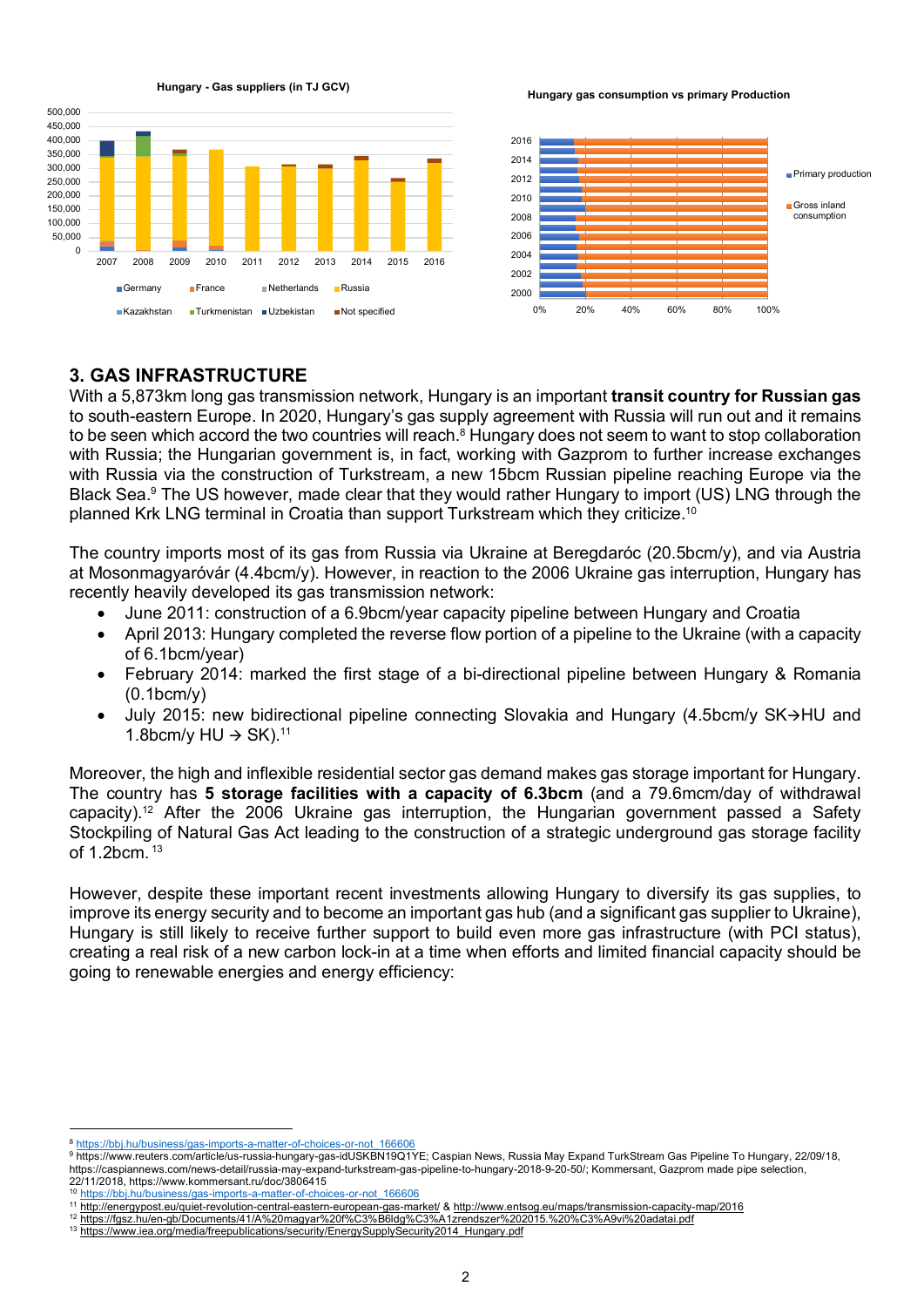

### **A new web of gas transmission pipelines connected to the SGC and Black Sea**

The arrival of new sources of gas in the region from the East side (via new discoveries in the Black Sea and via the Southern Gas Corridor) is attracting a lot of interest and many Eastern European countries are therefore trying to find every possible way to benefit from these sources. However, it is unclear how much (non-Russian) gas will finally flow through the Southern Gas Corridor, and also uncertainties about gas from the Black Sea rise due to new Romanian energy regulations.<sup>14</sup>

Hungary finds itself involved in a series of regionally conflicting mega-projects:

The **'RO-HU-AT/BRUA' bidirectional transmission corridor** is meant to enable an indicative capacity of 1.75bcm/y during the 1<sup>st</sup> phase and 4.4bcm/y for the 2nd phase at the Hungarian-Romanian interconnection point – see map  $1.^{15}$ 

The 3<sup>rd</sup> phase has already been planned and integrates among other elements: 16

- The construction of a second pipeline between Onesti and Isaccea with a reverse flow facility at the Isaccea station (red line on the graph below)
- Enhancement of the Romanian transmission system between Onesti – Naccia, including a new pipeline between and two compressors (red dotted line)<sup>17</sup>



The has project already faced a lot of difficulties. In 2017, Hungary's grid operator announced that the pipeline was not feasible.18 With new rules for offshore extraction and Romania's gas grid operator Transgaz shareholders rejecting the investment program which includes money for the BRUA pipeline; uncertainties around the project rise.19 It seems like first constructions of the pipeline on Romanian soil started in 2019,<sup>20</sup> but Transgaz stated that there weren't enough bidders for the project's second phase to start its construction yet.<sup>21</sup>

The Cluster **Interconnection between Greece, Bulgaria, Romania and Hungary, and necessary reinforcements in Bulgaria**: the cluster would involve a new pipeline between Greece and Bulgaria (3.3 to 5.5bcm/y),<sup>22</sup> the bidirectional Horia pipeline between Romania and Hungary (8 bcm/y)<sup>23</sup> and important interconnections between Bulgaria and Romania. <sup>24</sup> The project would mostly aim at connecting Central and South Eastern countries to the Southern Gas Corridor and to a not-yet-built **PCI LNG terminal in Greece**<sup>25</sup> through the **PCI Gas Interconnector Greece-Bulgaria (IGB Pipeline)**. 26

<sup>18</sup> https://www.romania-insider.com/acer-brua-hungary-feasible

<sup>1</sup> <sup>14</sup> https://www.reuters.com/article/us-romania-energy-offshore-analysis/romanias-black-sea-gas-projects-hanging-by-a-thread-idUSKCN1RD2HS

<sup>&</sup>lt;sup>15</sup> https://circabc.europa.eu/webdav/CircaBC/Energy/13%20Regional%20Meetings/Library/2019%20May%207-8%20RGs%20meetings%20gas/\_NSI%20East.pdf<br>16 https://circabc.europa.eu/webdav/CircaBC/Energy/13%20Regional%20Meetings/Libr <sup>16</sup> https://circabc.europa.eu/webdav/CircaBC/Energy/13%20Regional%20Meetings/Library/2019%20May%207-8%20RGs%20meetings%20gas/\_NSI%20East.pdf

<sup>17</sup> https://www.transqaz.ro/sites/default/files/Downloads/2016.0629\_-\_brua\_stage\_3\_presentation\_-\_lb.en.pdf

<sup>19</sup> https://circabc.europa.eu/webdav/CircaBC/Energy/13%20Regional%20Meetings/Library/2019%20May%207-8%20RGs%20meetings%20gas/\_NSI%20East.pdf 20 https://balkaneu.com/romania-construction-of-the-brua-pipeline-to-finally-begin/

<sup>21</sup> https://www.romania-insider.com/transgaz-brua-project-abandon

<sup>22</sup> https://circabc.europa.eu/webdav/CircaBC/Energy/13%20Regional%20Meetings/Library/2019%20May%207-8%20RGs%20meetings%20gas/\_NSI%20East.pdf

<sup>23</sup> http://www.romania-insider.com/romanias-transgaz-to-build-pipeline-hungary/

<sup>24</sup> https://circabc.europa.eu/webdav/CircaBC/Energy/13%20Regional%20Meetings/Library/2019%20May%207-8%20RGs%20meetings%20gas/\_NSI%20East.pdf <sup>25</sup> https://circabc.europa.eu/webdav/CircaBC/Energy/13%20Regional%20Meetings/Library/2019%20May%207-8%20RGs%20meetings%20gas/\_NSI%20East.pdf <sup>26</sup> https://ec.europa.eu/energy/sites/ener/files/technical\_docu.pdf &

https://circabc.europa.eu/webdav/CircaBC/Energy/13%20Regional%20Meetings/Library/2019%20May%207-8%20RGs%20meetings%20gas/\_NSI%20East.pdf & http://www.icgb.eu/home/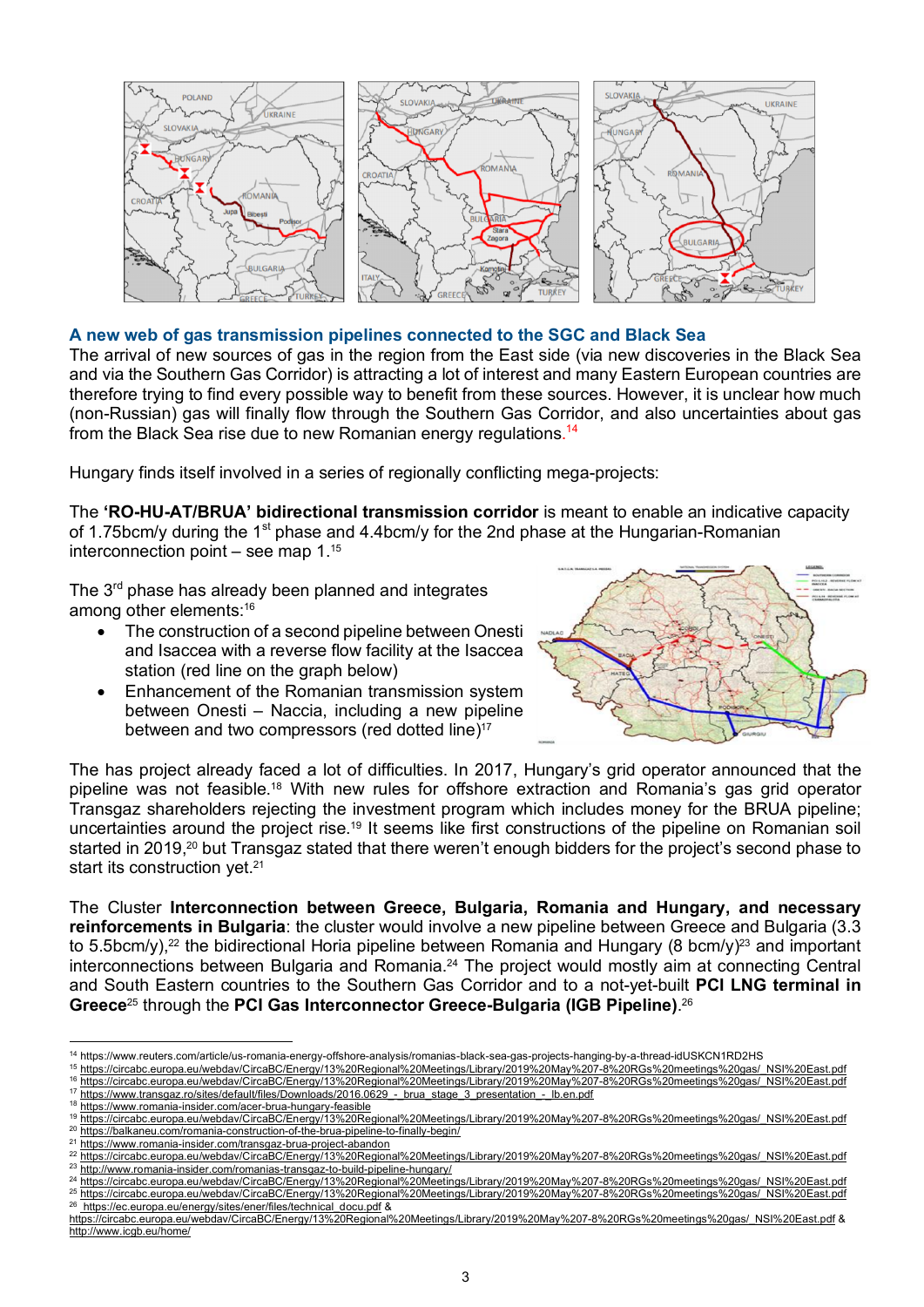

The **'Eastring' pipeline** is an interconnector project, connecting existing interconnection point Veľké Kapušany on Slovakian-Ukranian border, with Ukranian/Hungarian-Romanian-Bulgarian transit pipeline. It is designed to transport gas in both directions, with a **planned capacity of 40bcm/y at its final stage**. 27 It could potentially bring gas from Western Europe on one side, and from Russia, SGC, Caspian, Iran, Iraq, Egypt and Israel on the other one, but it seems like the project promoter has little clarity about where these big volumes of gas should be coming from and claims that once the pipeline is built it will be decided who supplies it.

All these giant projects present some serious issues which should exclude them from being considered as 'Projects of common interest', especially for Hungary:

- First because **many of them compete with each other** by going through almost the same list of countries (they all cross Hungary).
- Secondly, assuming that one of them would still be needed, it should at the very least ensure that it would bring more diversity in terms of gas suppliers (which is one of the main objectives of the PCI List), however **many of these projects are meant to bring significant volumes of gas from Russia** (Turk Stream, Eastring, Southern Gas Corridor).28
- Thirdly, these projects legitimise other ones which should also not receive any support for various reasons: they would **provide justification for the Southern Gas Corridor** (with all the corruption, human right issues, environmental impacts, dangerous climate implications and poor economic sense linked to it) **and to the new LNG project in Greece** (while the one that Greece already has was used at only 14% of its capacity between January 2012 and March 2019).29
- Fourthly, while these projects are advertised as bringing gas from new supply sources, strengthening security of supply<sup>30</sup>, the need for Hungary to be associated to these projects seems extremely doubtful. With its recent investments, **Hungary is already well connected to neighboring countries which provides a more than sufficient level of security of gas supply.** And so are the countries to whom this gas could be transmitted to before (Slovakia and Czech Republic) and after Hungary (Austria and Western Europe).
- Finally, it should be added that combined gas demand in the four concerned countries (SK, BG, RO and HU) fell slightly between 2010 and 2017. In Slovakia, Hungary and Romania, particularly

https://alsi.gie.eu

1

<sup>30</sup> https://www.eastring.eu/page.php?page=about & https://circabc.europa.eu/webdav/CircaBC/Energy/13%20Regional%20Meetings/Library/2019%20May%207- 8%20RGs%20meetings%20gas/\_NSI%20East.pdf

<sup>&</sup>lt;sup>27</sup> https://www.eastring.eu/page.php?page=about & https://circabc.europa.eu/webdav/CircaBC/Energy/13%20Regional%20Meetings/Library/2019%20May%207-8%20RGs%20meetings%20gas/\_NSI%20East.pdf

<sup>&</sup>lt;sup>28</sup> http://www.naturalgasworld.com/gazprom-eyes-tap-for-russian-gas-35548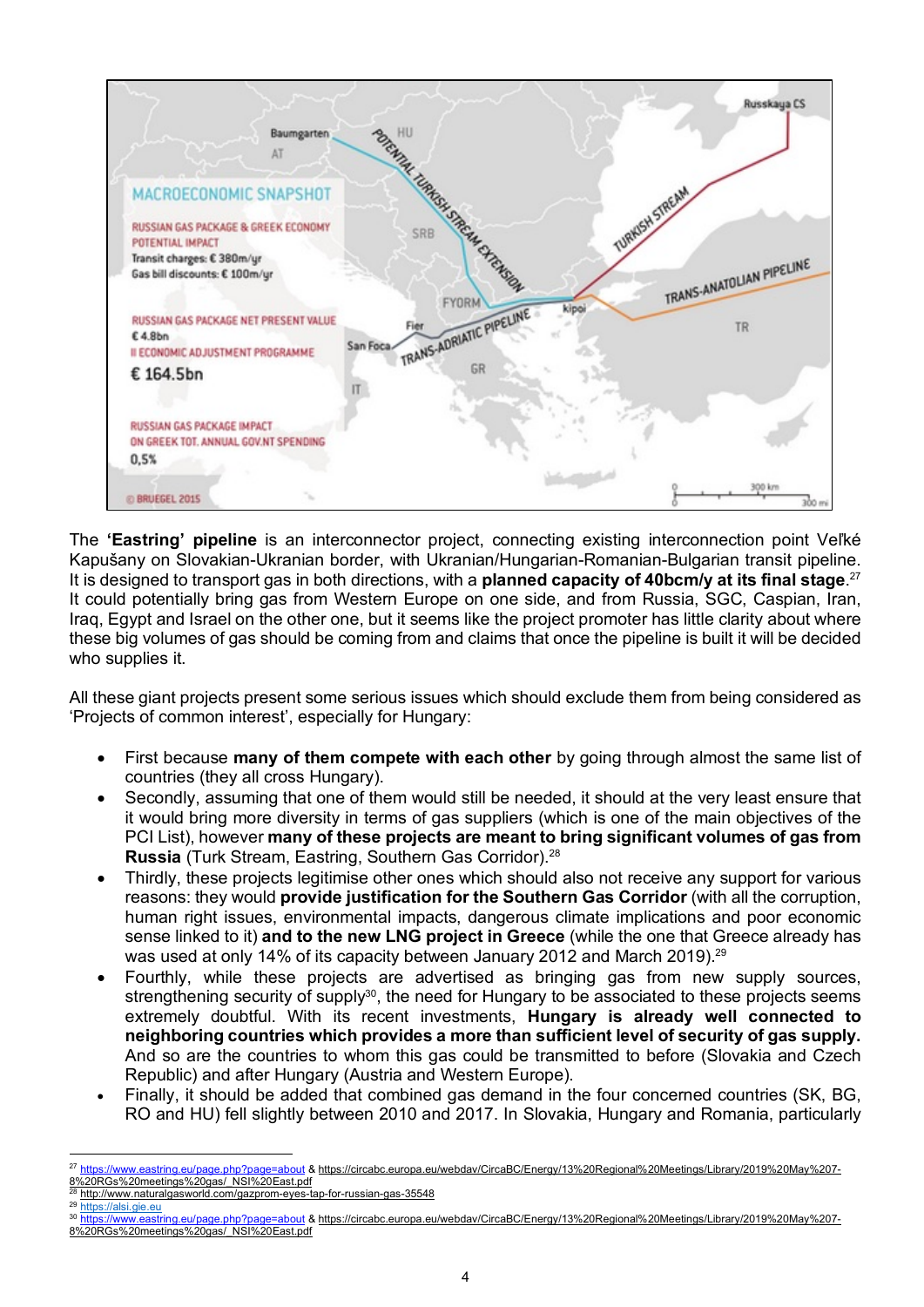concerned by this specific project, gas demand has been almost continuously declining since the beginning of the 2000's. Between 2010 and 2017 it dropped by 17% in Slovakia, by 13% in Hungary and by 11% in Romania.31

With current energy objectives, the demand in gas is expected to continue its decline.<sup>32</sup> New gas infrastructures therefore not only **contradict EU climate objectives** (gas is a fossil fuel emitting important volumes of methane) but also present a serious risk for future **stranded assets and infrastructure**.

### **The Krk LNG terminal cluster**

Hungary is the direct benefiter of another PCI project in Croatia: The **liquefied gas import terminal on the island of Krk.** The project has been highly politicised and strongly prioritised by the Croatian government, despite the very serious economic, environmental and climate questions cast over it.33

The project is directly and indirectly linked to a set of LNG evacuation pipelines and transport infrastructure on Croatian territory and beyond. (E.g. the interconnection pipeline to Bosnia and Herzegovina, the LNG evacuation pipelines Omišalj - Zlobin and Kozarac-Slobodnica, Compressor stations 2 and 3 at the Croatian gas transmission system, projects at the Cluster



Croatia - Slovenia – Austria etc.). This leads to the situation that for the  $4<sup>th</sup>$  PCI list, a total of 9 candidate projects were proposed for the country.

As a first step, a floating Storage and Regasification unit (FSRU) is planned, with a capacity of 2.6 bcm/y, as a second stage an onshore terminal with capacities to import up to 7 bcm/y which would represent about three times the yearly gas consumption of the entire country. There has been an extensive to and fro concerning the size and form of this terminal and due to a lack of market interest during two extended bidding rounds it was decided to build a "smaller terminal" in a first phase.<sup>34</sup>

In its Phase 1 floating terminal stage, the project is now strongly opposed by all local municipalities from Krk Island, the Primorje-Gorski Kotar County and by local environmental NGOs.

Krk LNG terminal would likely bring fracked gas from the US<sup>35</sup> with all the environmental and climate implications it entails. A collection of debunked myths around the promises of Krk LNG terminal can be found in the briefing "**Pipe Dream – Debunking the Myths of Croatia's Krk Gas Terminal**".36

Despite the interest by several countries for this terminal, the project faced serious problems to secure bids requiring a repeated prolongation of the bidding round. Even though the Croatian government approved €234million financing for the projects first stage, there were not enough binding offers to make investment in the LNG terminal's construction profitable at that time.<sup>37</sup> However, the project still lives<sup>38</sup> and even received more than €100 million in financial support from the EU CEF programme in February 2017 (since then the project changed considerably!). 39 The EIB even announced in 2016 that it was ready to provide a €339m loan for the project.40

<u>.</u>

<sup>31</sup> http://appsso.eurostat.ec.europa.eu/nui/submitViewTableAction.do

<sup>32</sup> Energy Efficiency Communication [COM(2014)520]: "*every additional 1% in energy savings cuts gas imports by 2.6%*"

<sup>(</sup>https://ec.europa.eu/energy/sites/ener/files/documents/2014\_eec\_communication\_adopted\_0.pdf) 33 (https://s3-eu-west-1.amazonaws.com/zelena-

akcija.production/zelena\_akcija/document\_translations/1167/doc\_files/original/LNG\_krk\_report\_board.pdf?1544608742).

<sup>34</sup> https://www.total-croatia-news.com/business/33172-lng-terminal-on-krk

<sup>35</sup> http://www.total-croatia-news.com/business/15341-construction-of-croatia-s-lng-terminal-to-start-in-2017 & http://www.total-croatia-news.com/business/347-uscompany-cheniere-energy-interested-in-lng-terminal-in-croatia

<sup>36</sup> http://www.foeeurope.org/sites/default/files/extractive\_industries/2018/pipedream-debunking-myths-croatias-krk-gas-terminal.pdf

<sup>37</sup> https://www.lngworldnews.com/croatia-sets-funds-aside-for-krk-lng-terminal/

<sup>38</sup> http://www.total-croatia-news.com/business/15341-construction-of-croatia-s-lng-terminal-to-start-in-2017

<sup>39</sup> http://europa.eu/rapid/press-release\_IP-17-280\_en.htm

<sup>40</sup> http://www.eib.org/projects/pipelines/pipeline/20140627